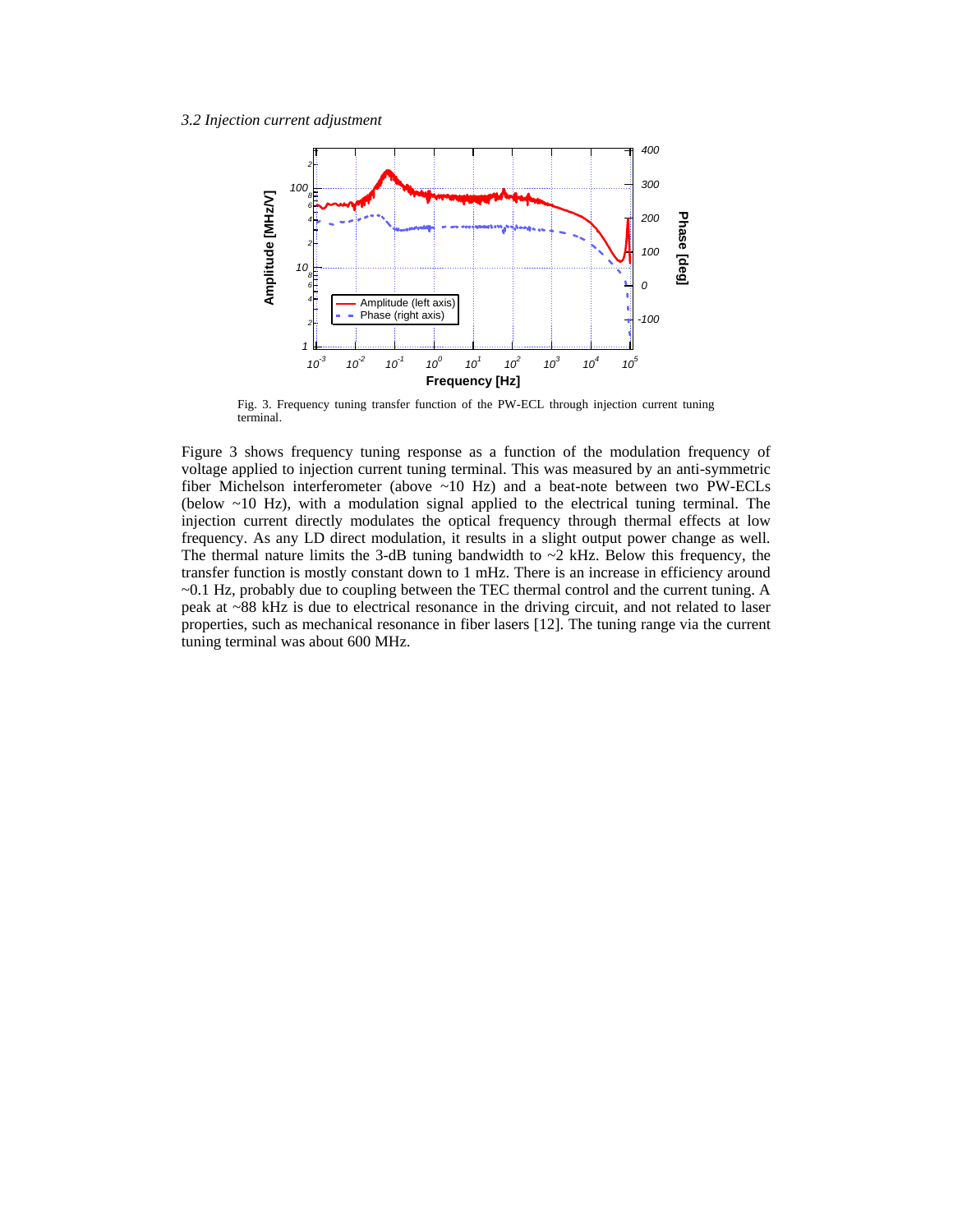Figure 4 shows our frequency stabilization setup, which uses the optical heterodyne saturation spectroscopic technique [13]. The 15-mW output of the PW-ECL was amplified by a PM Erbium-doped fiber amplifier (EDFA) to 320 mW. 10% of the output was split out for frequency noise measurements by a fiber coupler, while the remaining 90% was split into two paths by a polarized beamsplitter, after being coupled out of a fiber collimator. One of the beams was used as pump beam. It was chopped at ~3 kHz and frequency-shifted by 55 MHz by an acousto-optic modulator (AOM). The other beam was phase-modulated by an electrooptic modulator (EOM) at  $\sim$  20 MHz and used as a probe beam. The case temperature of the EOM was stabilized to minimize frequency drift due to the residual amplitude modulation. The two beams were counter-propagated within a  ${}^{13}C_2H_2$  cell with a pressure of 0.03 Torr and a length of 20 cm. Each beam made three passes through the cell. The P(16) transition of acetylene line at 1542.383 nm [14] was used in this system. The probe beam was detected by a photo-detector, whose signal was mixed down at both the EOM and AOM modulation frequencies. The demodulated signal was filtered by a servo circuit and fed back to the current tuning terminal of the PW-ECL. We kept the temperature set point constant and did not use the temperature tuning in a control loop, since the frequency drift was small and the current tuning range was large enough.

## *4.2 Frequency stabilization results*

Slow frequency noise (up to 100 Hz) was evaluated using a beat-note between two identical systems. The beat-note was measured by a counter or a phasemeter [15], and converted to a frequency noise spectrum. At higher frequency, the noise was measured by the anti-symmetric fiber Michelson interferometer. The interferometer was set in a vacuum tank on rubber stacks in order to avoid any acoustic and seismic disturbances.



Fig. 5. Frequency noise spectrum of the PW-ECL with (solid) and without (dotted) frequency stabilization.

Figure 5 shows measured frequency noise spectrum of free-running and  ${}^{13}C_2H_2$ -stabilized PW-ECL against Fourier frequency, *f*. The free-running frequency noise has  $\sim I/f^{1.0}$  and  $\sim I/f^{0.6}$ dependences below and above 1 Hz, respectively. Within the control bandwidth of  $~60$  Hz, the noise was suppressed by a factor up to  $\sim$  1000. The bandwidth is limited by the signal-tonoise ratio of the saturation error signal. We did not observe any loss of lock due to unstable behaviors for at least several days.

#132695 - \$15.00 USD Received 2 Aug 2010; revised 30 Sep 2010; accepted 2 Oct 2010; published 13 Oct 2010 (C) 2010 OSA 25 October 2010 / Vol. 18, No. 22 / OPTICS EXPRESS 22785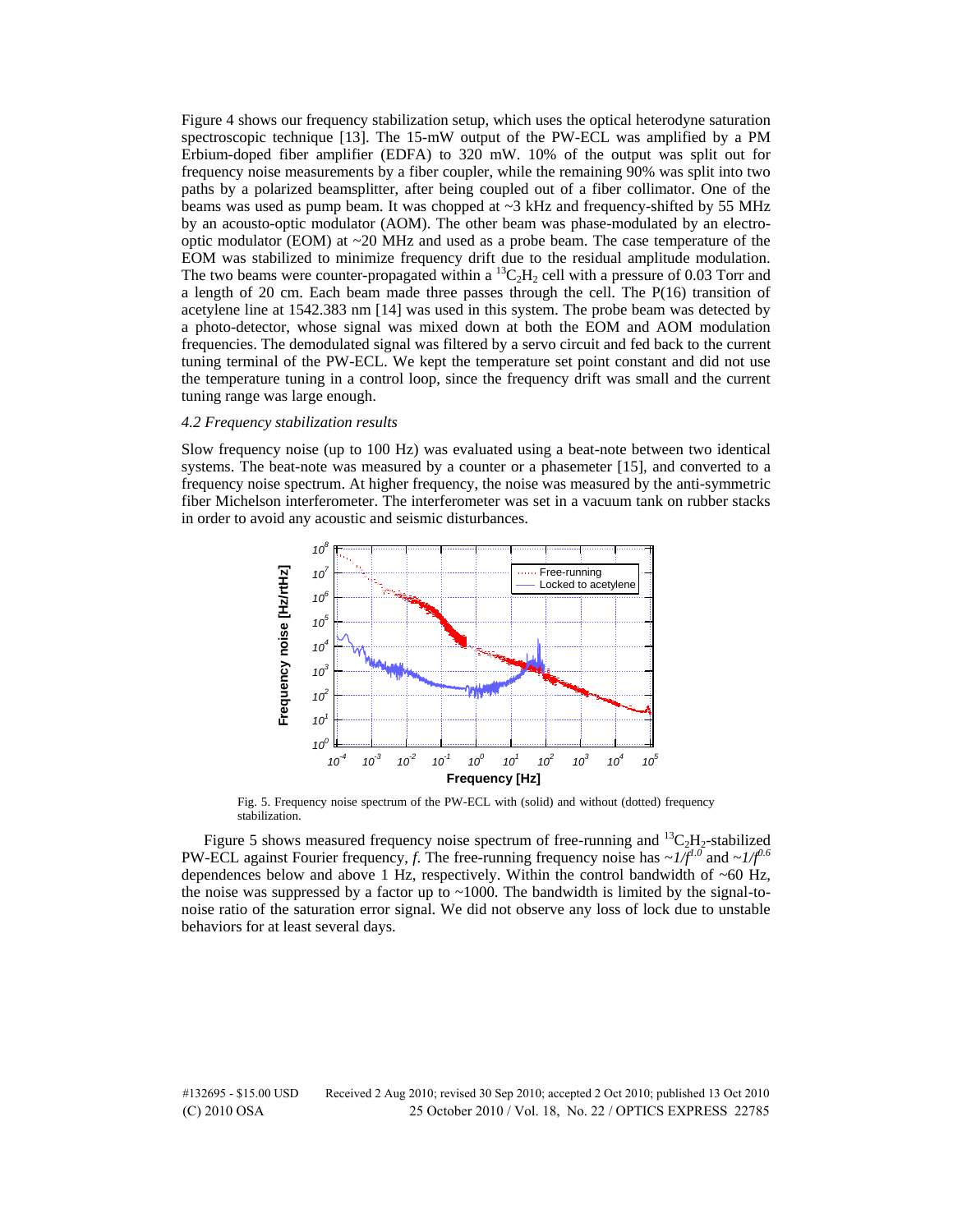

Fig. 6. Allan deviation of the PW-ECL with and without frequency stabilization. Free-running PW-ECL (dotted curve), stabilized PW-ECL (solid curve), and the best stability obtained in  ${}^{13}C_2H_2$  system with a Littman ECL described in [16] (dashed curve) are shown.

Figure 6 shows frequency fluctuation in terms of Allan deviation. We obtained stability on the order of  $10^{-13}$  between 1 and 10,000 sec gate time when using the acetylene frequency reference. This result was about a factor of 10 worse than one of the best results obtained in  $^{13}$ C<sub>2</sub>H<sub>2</sub> with a Littman ECL [16], for gate time longer than 1000 sec. This higher noise is thought to be from factors not intrinsic to the PW-ECL, since the setup showed similar noise level when operated with fiber lasers [17]. Below 10 sec gate time, the short term stability appears to be around the best level measured, and is attributed to the PW-ECL's low freerunning frequency noise.

# *4.3. Comparison of frequency noise to other lasers*



Fig. 7. Free-running frequency noise spectrum of various single-frequency lasers. PW-ECL: PLANEX from Redfern Integrated Optics (1542 nm), NPRO: Model 125 from Lightwave Electronics (1064 nm), DBR fiber laser: ROCK from NP Photonics (1542 nm), Littman ECL: Lion from Sacher Lasertechnik (1064 nm), DFB-LD: FRL15DCWD from Fitel (1578 nm).

Figure 7 compares free-running frequency noises of single frequency lasers used for precision measurements. The frequency noise of other lasers were measured using a similar setup used for evaluating the PW-ECL. The PW-ECL exhibited smaller frequency noise over the measurement range among the various types of lasers, including a Littman ECL, a distributed

#132695 - \$15.00 USD Received 2 Aug 2010; revised 30 Sep 2010; accepted 2 Oct 2010; published 13 Oct 2010 (C) 2010 OSA 25 October 2010 / Vol. 18, No. 22 / OPTICS EXPRESS 22786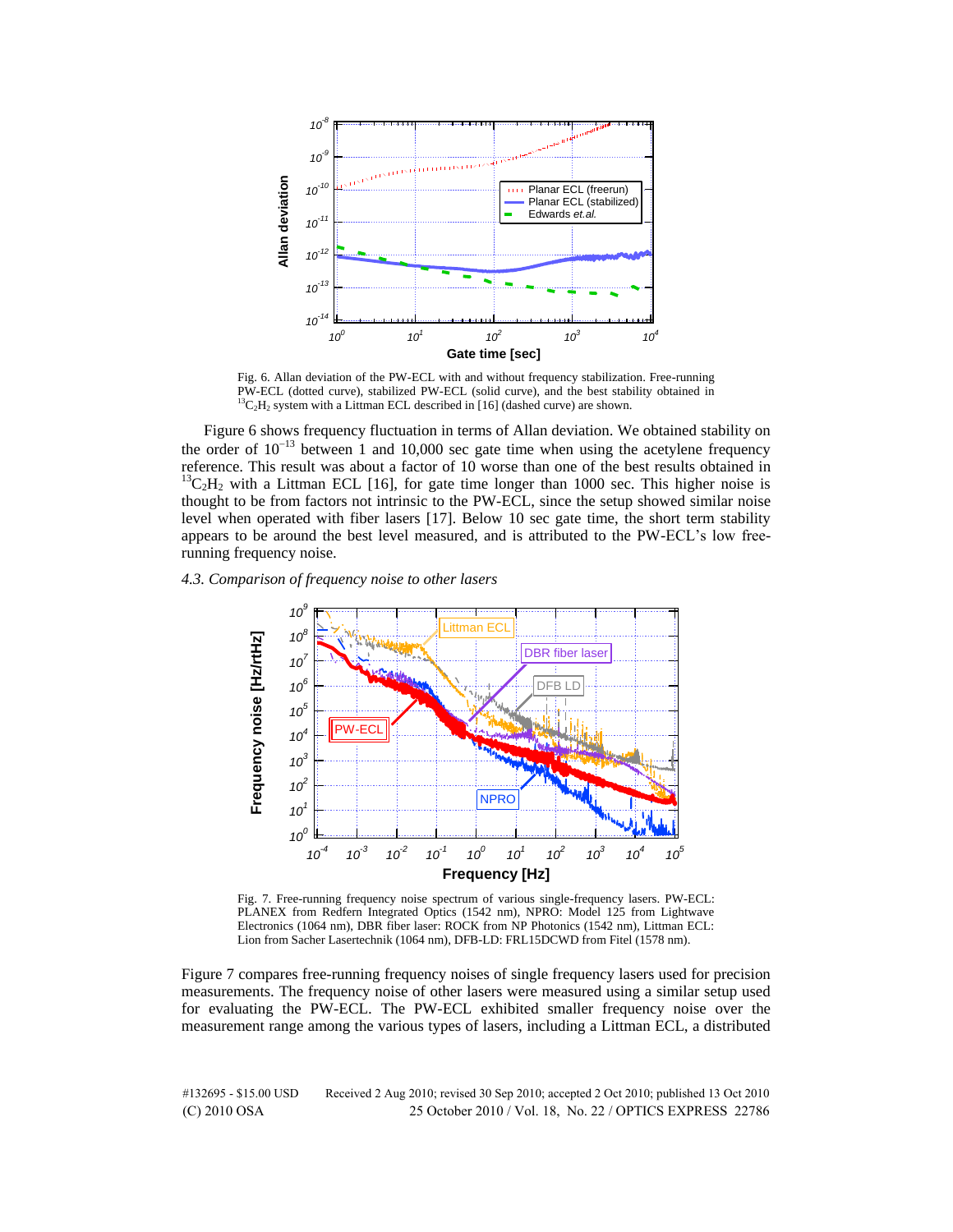feedback (DFB) laser diode, and a DBR fiber laser. Only the NPRO showed lower frequency noise than the PW-ECL, and only above about 1 Hz. We are undertaking an activity to investigate the source of excess frequency noise (relative to the NPRO), empirically studying gain chip leakage current [18] and side modes, spurious optical reflections, etc.

#### **5. Intensity noise**

Intensity noise was evaluated by monitoring the laser output with a photo-detector. Above  $\sim$  1 Hz, we used an electrical spectrum analyzer to monitor the intensity noise spectrum directly. Below ~1 Hz, the photo-detector DC output was cancelled out by a stable DC source before being recorded by a computer that calculated linear spectrum density.



Fig. 8. Free-running relative intensity noise spectrum of various single-frequency lasers. All captions are identical to Fig. 7.

Figure 8 shows relative intensity noise (RIN) of the PW-ECL and other single-frequency lasers. Except around 0.1 Hz, the PW-ECL showed the smallest level of RIN between 0.1 mHz and 1 MHz. We suppose the noise bump around 0.1 Hz is caused by beam jitter within the package. Above 100 kHz, we confirmed that the RIN reached shot noise level ( $\sim$ 2  $\times$  $10^{-8}/\sqrt{\text{Hz}}$ ) at least up to 100 MHz.

Compared to the NPRO, the PW-ECL showed smaller RIN over the whole measurement band. The NPRO's RIN in Fig. 8 is measured with the free-space NPRO output beam falling onto a free-space detector. When the NPRO output was fiber-coupled, the RIN became larger at the output of the fiber, since the fiber coupling efficiency is sensitive to beam jitter. Also, the NPRO has a relaxation oscillation peak around ~700 kHz and it needs active control to be suppressed.

The RIN of semiconductor-based lasers (DFB LD and Littman ECL in Fig. 8) strongly depends on the current driver, driving mode, case temperature stability, and handling of output fiber. The RIN shown in Fig. 8 was evaluated with a standard low-noise commercial current driver in constant current mode, rather than in constant power mode, to avoid disturbing the output frequency. The Littman ECL based on a bulk grating showed RIN peaks originated from mechanical resonances around  $\sim$ 1 kHz. The PW-ECL running at constant current mode showed significantly smaller noise than those diode lasers below 10 mHz, probably because of its simple cavity structure.

A commercial DBR fiber laser showed large RIN above 1 Hz, probably because of a pump power fluctuation [19]. Also, as shown in Fig. 8, the RIN of a fiber laser has a relaxation oscillation peak typically between 100 kHz and 1 MHz at a level of  $\sim 10^{-5}$  / $\sqrt{Hz}$  [20,21], and it needs to be actively suppressed for precision measurements. In contrast, RIN peaks due to

#132695 - \$15.00 USD Received 2 Aug 2010; revised 30 Sep 2010; accepted 2 Oct 2010; published 13 Oct 2010 (C) 2010 OSA 25 October 2010 / Vol. 18, No. 22 / OPTICS EXPRESS 22787